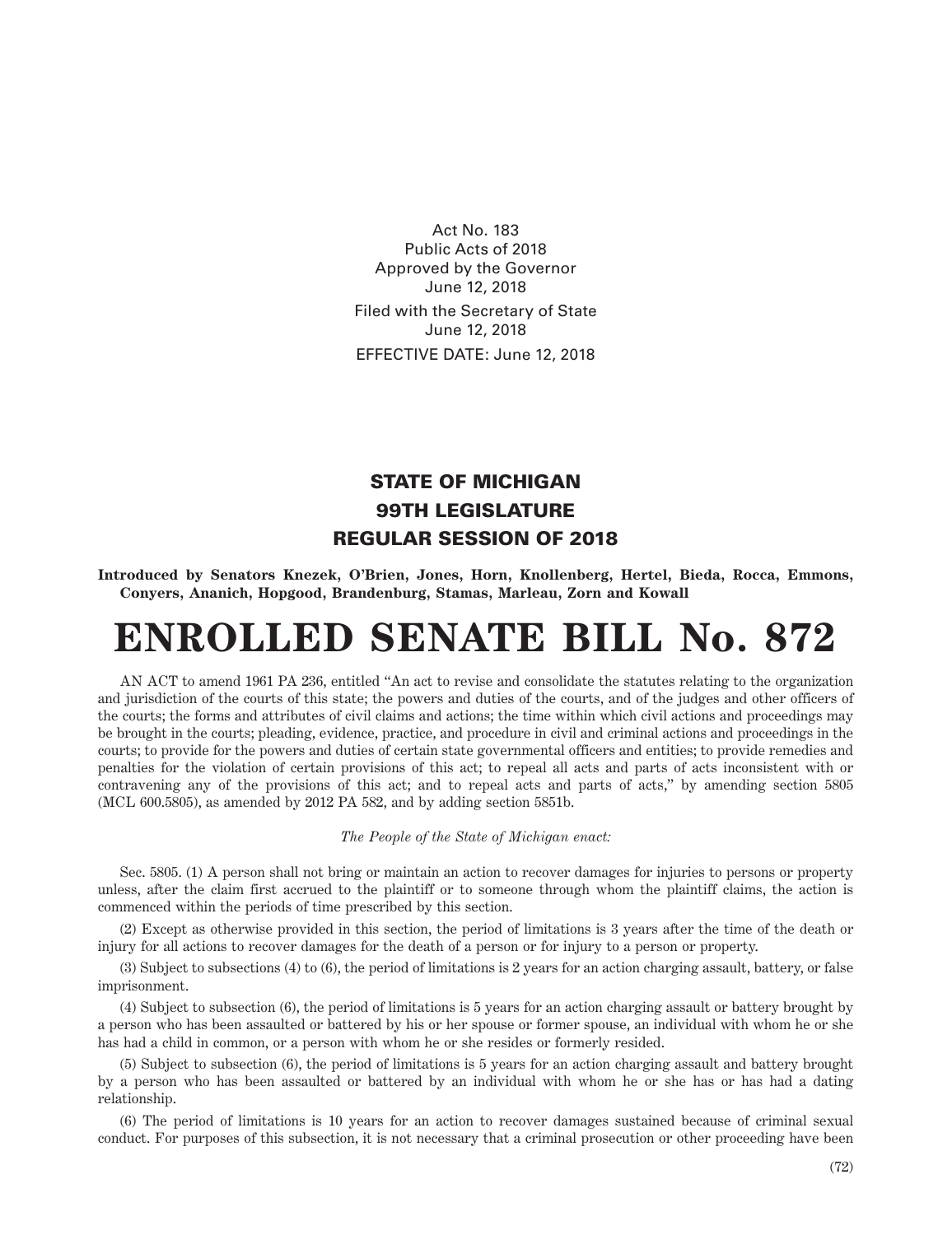brought as a result of the conduct or, if a criminal prosecution or other proceeding was brought, that the prosecution or proceeding resulted in a conviction or adjudication.

(7) The period of limitations is 2 years for an action charging malicious prosecution.

(8) Except as otherwise provided in this chapter, the period of limitations is 2 years for an action charging malpractice.

(9) The period of limitations is 2 years for an action against a sheriff charging misconduct or neglect of office by the sheriff or the sheriff's deputies.

(10) The period of limitations is 2 years after the expiration of the year for which a constable was elected for actions based on the constable's negligence or misconduct as constable.

(11) The period of limitations is 1 year for an action charging libel or slander.

(12) The period of limitations is 3 years for a products liability action. However, in for a product that has been in use for not less than 10 years, the plaintiff, in proving a prima facie case, must do so without the benefit of any presumption.

(13) An action against a state licensed architect or professional engineer or licensed professional surveyor arising from professional services rendered is an action charging malpractice subject to the period of limitation contained in subsection (8).

(14) The periods of limitation under this section are subject to any applicable period of repose established in section 5838a, 5838b, or 5839.

(15) The amendments to this section made by 2011 PA 162 apply to causes of action that accrue on or after January 1, 2012.

(16) As used in this section:

(a) "Adjudication" means an adjudication of 1 or more offenses under chapter XIIA of the probate code of 1939, 1939 PA 288, MCL 712A.1 to 712A.32.

(b) "Criminal sexual conduct" means conduct prohibited under section 520b, 520c, 520d, 520e, or 520g of the Michigan penal code, 1931 PA 328, MCL 750.520b, 750.520c, 750.520d, 750.520e, and 750.520g.

(c) "Dating relationship" means frequent, intimate associations primarily characterized by the expectation of affectional involvement. Dating relationship does not include a casual relationship or an ordinary fraternization between 2 individuals in a business or social context.

Sec. 5851b. (1) Notwithstanding sections 5805 and 5851, an individual who, while a minor, is the victim of criminal sexual conduct may commence an action to recover damages sustained because of the criminal sexual conduct at any time before whichever of the following is later:

(a) The individual reaches the age of 28 years.

(b) Three years after the date the individual discovers, or through the exercise of reasonable diligence should have discovered, both the individual's injury and the causal relationship between the injury and the criminal sexual conduct.

(2) For purposes of subsection (1), it is not necessary that a criminal prosecution or other proceeding have been brought as a result of the conduct or, if a criminal prosecution or other proceeding was brought, that the prosecution or proceeding resulted in a conviction or adjudication.

(3) Regardless of any period of limitation under subsection (1) or sections 5805 or 5851, an individual who, while a minor, was the victim of criminal sexual conduct after December 31, 1996 but before 2 years before the effective date of the amendatory act that added this section may commence an action to recover damages sustained because of the criminal sexual conduct within 90 days after the effective date of the amendatory act that added this section if the person alleged to have committed the criminal sexual conduct was convicted of criminal sexual conduct against any person under section 520b of the Michigan penal code, 1931 PA 328, MCL 750.520b, and the defendant admitted either of the following:

(a) That the defendant was in a position of authority over the victim as the victim's physician and used that authority to coerce the victim to submit.

(b) That the defendant engaged in purported medical treatment or examination of the victim in a manner that is, or for purposes that are, medically recognized as unethical or unacceptable.

(4) This section does not limit an individual's right to bring an action under section 5851.

(5) As used in this section:

(a) "Adjudication" means that term as defined in section 5805.

(b) "Criminal sexual conduct" means that term as defined in section 5805.